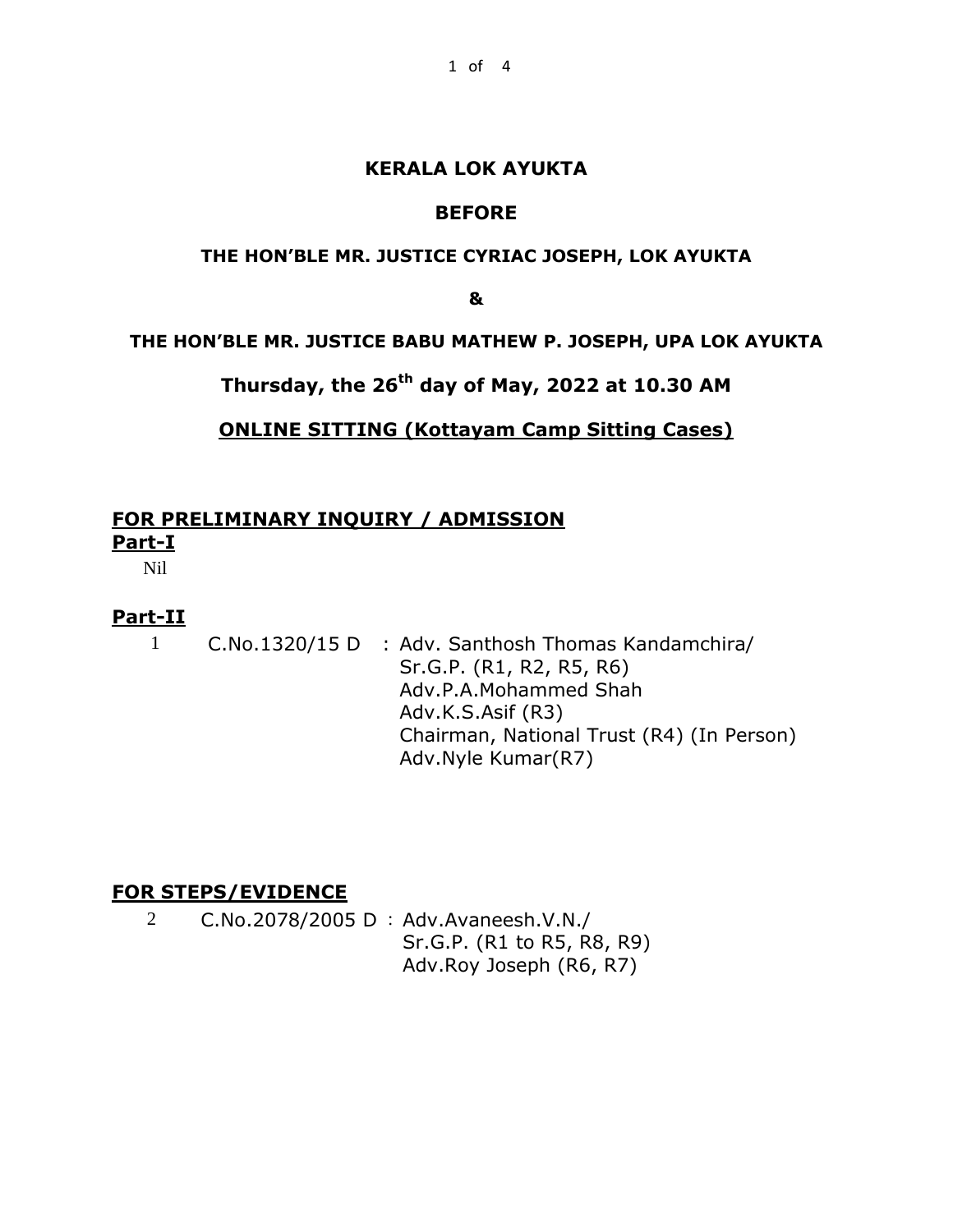## **FOR EXAMINATION OF WITNESSES**

- 3 C. No.606/2011 A : Adv.M.Suseela/ Sr.G.P. (R1 to R4, R8) Secretary, Karukachal Grama Panchayat (R5) (In Person) Vijayakumar (In Person) (R7) V.M.Baburaj (R9) (In Person) Superintendent of Police, Kerala Lok Ayukta (Investigating Officer)
- 4 C.No.684/2015 A : Adv.Meera.S.S./ Adv.Satheesh.R.Nair (R1 to R4)
- 5 C.No.546/2018 E : Adv.K.J.Devasia (Kumaranalloor ROB Case) Sr.G.P. (R1, R2) Managing Director, RBDCK (R3) (In Person)

# **FOR DISPOSAL a) Kumaranalloor ROB Cases**

6 C.No.933/2015 B : Adv.K.J.Devasia/ Sr.G.P. (R1, R2) Adv.Shyson.P.Mangazha (R3) Adv.Binish B.Chacko (Advocate Commissioner) Adv.Sunish G.Kumar (for witness)

## **C/W**

7 C.No.905/2017 C : Adv. K.J.Devasia/ I.A.No. 121/2020 Sr. G.P. (R1, R2) Adv. Shyson.V. Mangazha (S.C for RBDC) (R3)

 **C/W**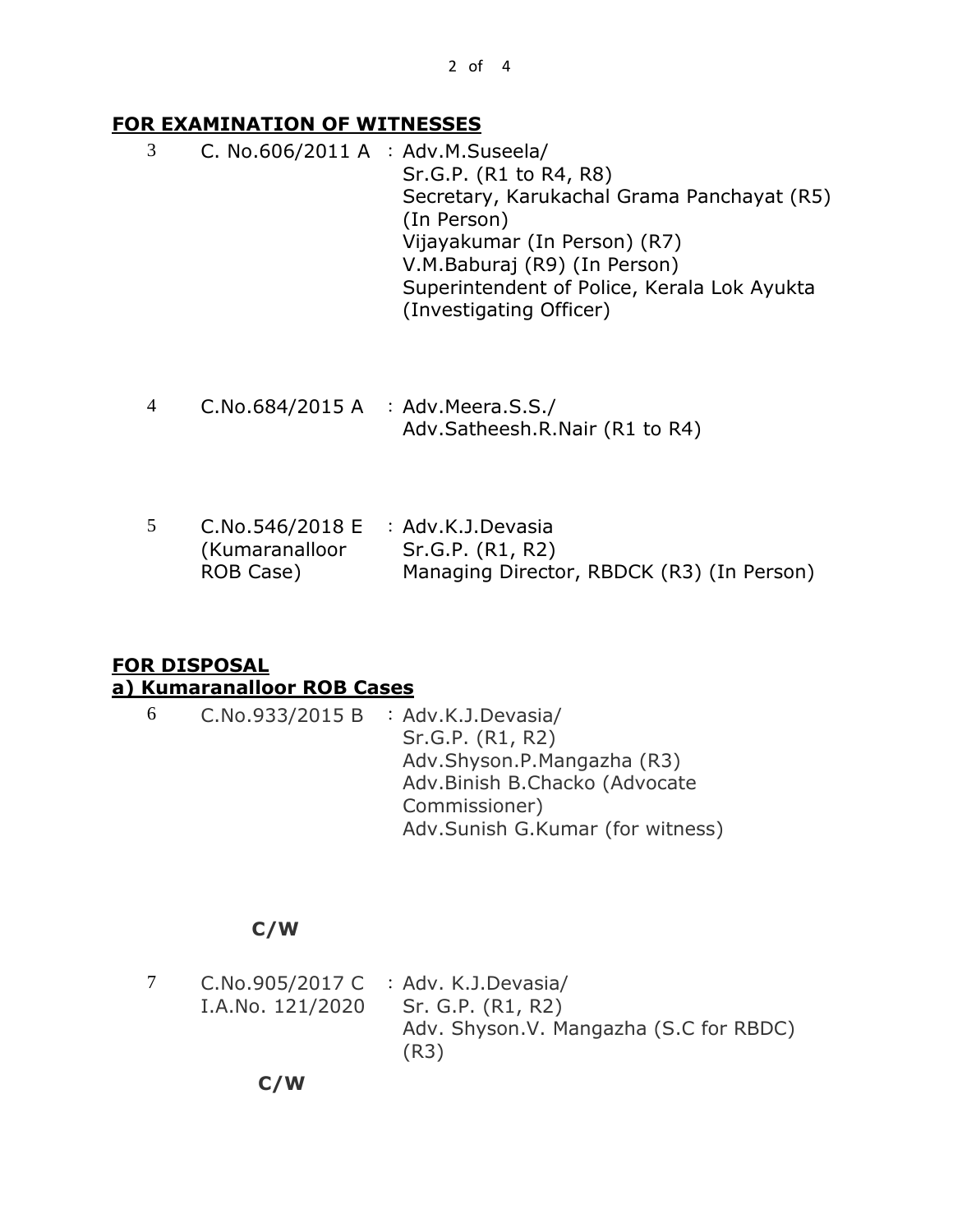| 8 | C.No.1604/2015 A : Adv.K.J.Devassia/ |                            |  |
|---|--------------------------------------|----------------------------|--|
|   | I.A.No.1707/2018                     | Sr.G.P. (R1, R2)           |  |
|   | I.A.No.30/2019                       | Adv.Shyson.P.Manguzha (R3) |  |
|   | I.A.No.1453/2019                     |                            |  |

- 9 C.No.1325/2015 A : Adv.K.J.Devasia/ I.A.No.1452/2019 Sr.G.P. (R1, R2) Adv.Shyson.P.Manguzha (R3)
- 10 C.No.706/2015 C I.A.No.408/2019 : Adv.M.B.Raghunathan Nair (Legal Aid Counsel) Sr.G.P. (R1) Reji.K.Y. (R2) (In Person) Bins Abraham (R3) (In Person) Roy Joseph (R4) (In Person)

### **b) FOR HEARING ON COMPLAINT**

11 C.No.438/2015 D : Adv.Sindhu Mathew (Legal Aid Counsel) Sr.G.P. (R1, R3) Executive Engineer, Kerala State Housing Board (R2) (In Person) Adv. Sujith.T.Kulangara (R4) Superintendent of Police, Kerala Lok Ayukta (Investigating Officer)

**Google Meet Link :- <https://meet.google.com/geq-fqsb-xtm>**

\*\*\*\*\*\*\*\*\*\*\*\*